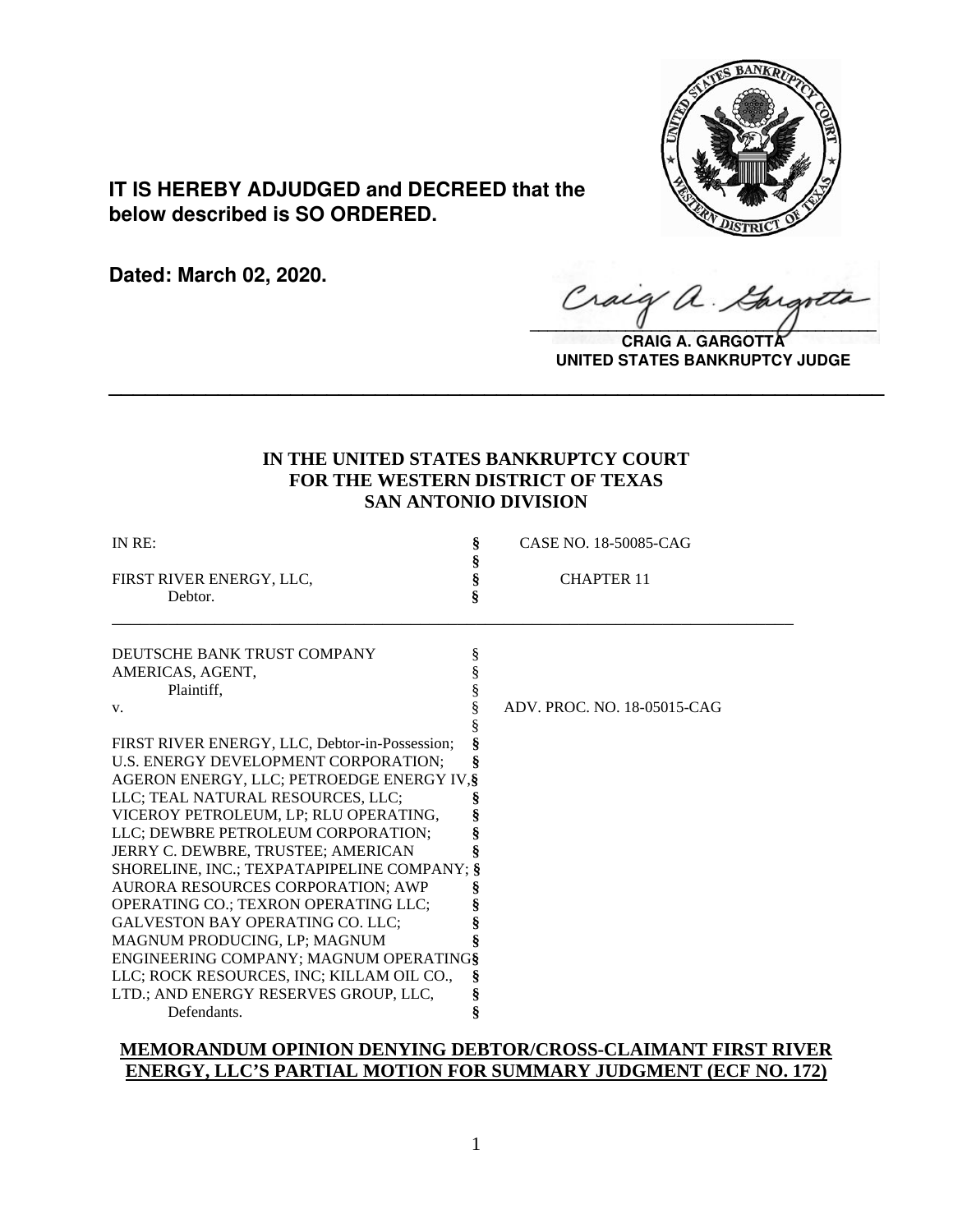Came on for consideration Debtor/Cross-Claimant First River Energy, LLC's Partial Motion for Summary Judgment (ECF No. 172) ("Debtor's Partial MSJ"), <sup>1</sup> Producers' Response to Debtor/Cross-Claimant First River Energy, LLC's Partial Motion for Summary Judgment (ECF No. 182) ("Producers' Response"), RADCO Operations, LP and RHEACO, Ltd.'s Response to First River Energy, LLC's Partial Motion for Summary Judgment (ECF No. 183) ("Intervenors' Response"), Debtor/Cross-Claimant First River Energy, LLC's Reply to Producers' Response to Partial Motion for Summary Judgment (ECF No. 187) ("Reply to Producers' Response"), and Debtor/Cross-Claimant First River Energy, LLC's Reply to RADCO Operations, LP and RHEACO, Ltd.'s Response to Partial Motion for Summary Judgment (ECF No. 188) ("Reply to Intervenors' Response"). At the hearing on December 9, 2019, the parties presented argument on Debtor's Partial MSJ. Thereafter, the Court took this matter under advisement. For the reasons stated herein, the Court finds that Debtor's Partial MSJ is DENIED.

#### **JURISDICTION**

As an initial matter, the Court finds that it has jurisdiction over the proceeding under 28 U.S.C. §§ 1334, 157(a), and 157(b)(1). This proceeding is a core proceeding under 28 U.S.C. §§ 158(b)(2)(A), (B), (K), and (O). All parties have consented to the Court's entry of final orders and final judgment. (*See* ECF Nos. 57, 62, 63). This matter is within the Court's authority and jurisdiction pursuant to the Supreme Court's ruling in *Wellness Int'l Network, Ltd. v. Sharif (In re Sharif)*, 135 S. Ct 1932 (2015).

#### **FACTUAL BACKGROUND**

On January 12, 2018, First River Energy, LLC ("Debtor" or "First River") filed a voluntary petition for chapter 11 under the Bankruptcy Code. Pre-petition, Debtor was a midstream provider

<sup>&</sup>lt;sup>1</sup> Debtor filed its Appendix of Facts in Support of Debtor/Cross-Claimant First River Energy, LLC's Partial Motion for Summary Judgment (ECF No. 173) ("Debtor's Appendix").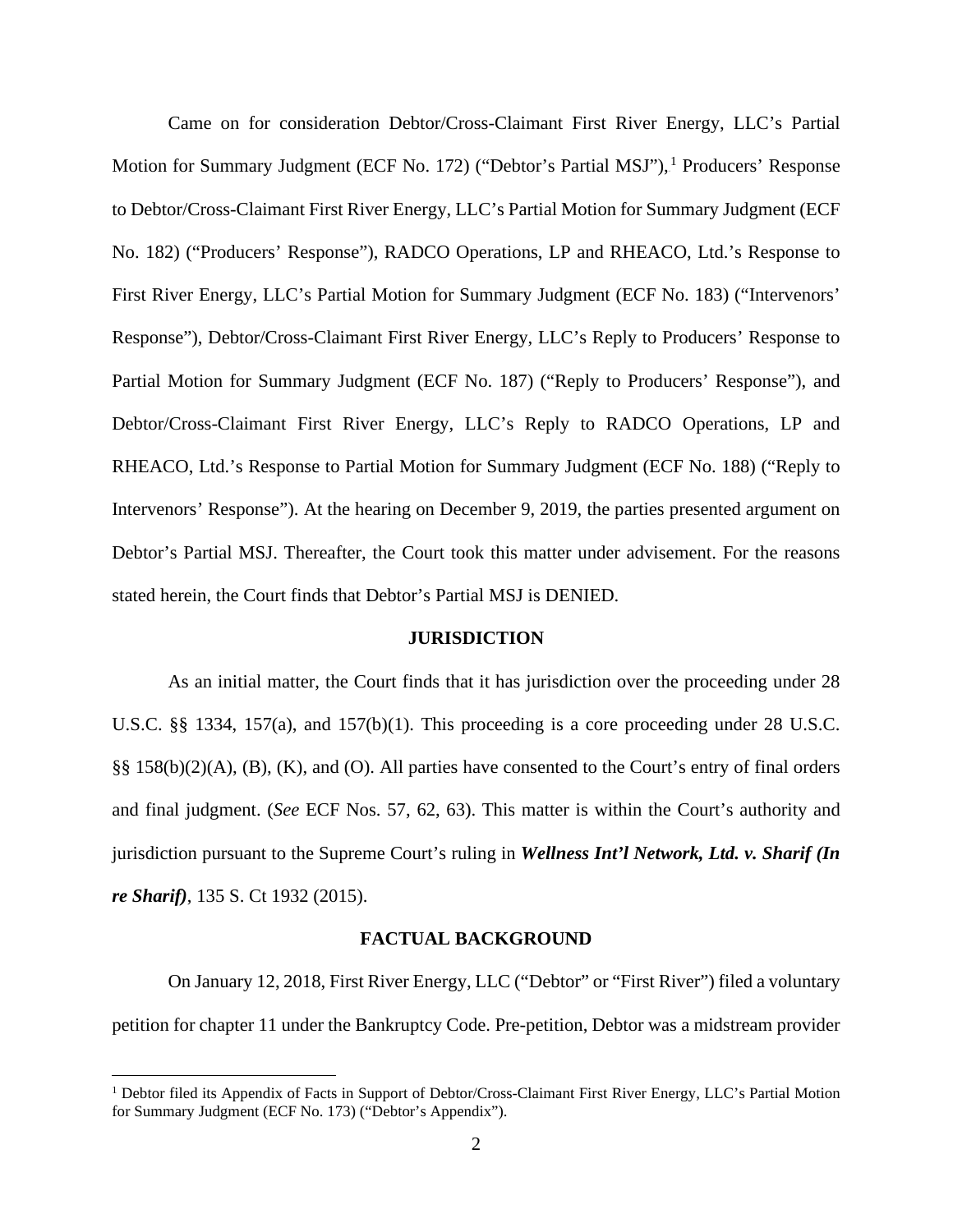that purchased oil directly from upstream producers, and re-sold and delivered aggregated oil to third-party downstream purchasers. Pre-petition, Debtor entered into agreements with a number of upstream oil and gas producers to purchase oil and gas from wells situated in Texas and Oklahoma.<sup>2</sup> Generally, the terms of Producers' sale of oil to Debtor were delineated in purchase contracts ("Producer Agreements") entered into by Debtor and Producers individually. Producers sold oil to Debtor through December 2017.

RADCO Operations, LP ("RADCO") and RHEACO, Ltd. ("RHEACO") (collectively, "Intervenors") also produced oil and gas in Texas and sold it to Debtor pre-petition. RADCO entered into a Crude Oil Purchase Agreement with O.G.O. Marketing, LLC ("RADCO Agreement"), a Texas limited liability company that was eventually acquired by First River. RADCO and Debtor allege that RADCO entered into a purchase agreement with O.G.O. Marketing, LLC and sold oil to Debtor through December 2017, but neither RADCO nor Debtor produced a copy of a purchase agreement.

On July 23, 2015, Debtor entered into a credit agreement (the "Credit Agreement") with Deutsche Bank AG New York Branch as collateral agent, lender, issuing lender, and swing line lender ("Lender"), Deutsche Bank Trust Company Americas as Administrative Agent ("Agent"), and several banks and other financial institutions as lenders. Also, on July 23, 2015, Debtor entered into a guarantee agreement and a security agreement (the "Security Agreement") with Agent and Lender for the funds advanced in the Credit Agreement. On July 23, 2015, Agent executed and filed UCC-1 financing statements with the Delaware Department of State to perfect its security

<sup>&</sup>lt;sup>2</sup> The following upstream producers are Defendants in the numbered adversary proceeding: U.S. Energy Development Corporation; Ageron Energy, LLC; Petroedge Energy IV, LLC; Teal Natural Resources, LLC; Crimson Energy Partners IV, LLC; Viceroy Petroleum, LP; RLU Operating, LLC; Dewbre Petroleum Corporation; Jerry C. Dewbre, Trustee; American Shoreline Inc.; Texpata Pipeline Company; Aurora Resources Corporation; AWP Operating Co.; Texron Operating LLC; Magnum Producing, LP; Magnum Engineering Company; Magnum Operating LLC; Rock Resources, Inc.; Killam Oil Co., Ltd.; and Energy Reserves Group, LLC (hereinafter, "Producers").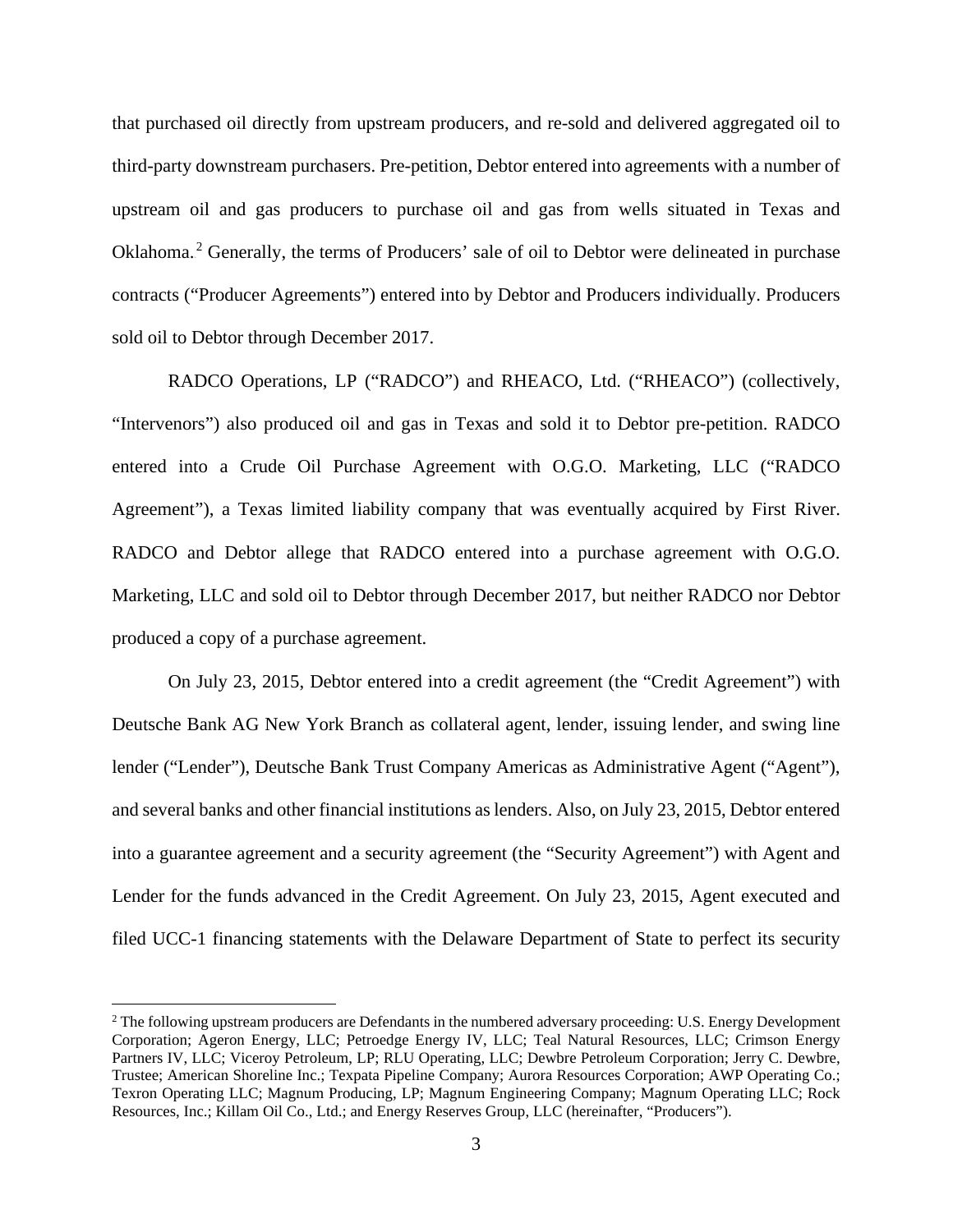interest in substantially all of Debtor's assets.

After defaulting on payments due to Agent in November and December of 2017, Debtor discontinued nearly all its transactions involving the sale of oil and gas. On January 12, 2018, when Debtor filed its chapter 11 petition, Debtor had not paid Producers and Intervenors for any oil and gas product received in December 2017. As the bankruptcy case progressed, Agent, Producers, and Intervenors all alleged that each had a valid, perfected, first priority lien in substantially all of Debtor's assets, including: Debtor's oil and gas production, deposit accounts, proceeds, and accounts receivable.

#### **PROCEDURAL BACKGROUND**

On February 21, 2018, Agent initiated this adversary proceeding seeking declaratory judgment on the validity, extent, and priority of Agent's liens in substantially all of Debtor's assets. Thereafter, Agent filed its *Motion for Summary Judgment and Alternative Motion for Partial Summary Judgment* (ECF No. 89) (the "Agent MSJ"), to which Producers and Intervenor filed their Responses (ECF Nos. 103, 105). The Agent MSJ argued that Agent had a perfected, firstpriority security interest in substantially all of Debtor's assets. Notably, as a threshold matter, the Agent MSJ argued that regardless of lien perfection and priority issues, Producers could not assert a security interest in Debtor's assets because certain Producer Agreements incorporated the Conoco Phillips General Provisions dated 1993 ("Conoco Phillips Provisions"). The Conoco Phillips Provisions are a set of oil and gas industry standards that include a warranty provision. (ECF No. 89). Agent argued that the warranty contained in the Conoco Phillips Provisions caused Producers to waive their ability to assert a lien against Debtor's assets (the "Waiver Argument"). (*Id*.). The Agent MSJ also argued that warranty language in the RADCO Agreement caused RADCO to waive its ability to assert a lien against Debtor's assets. (*Id*.).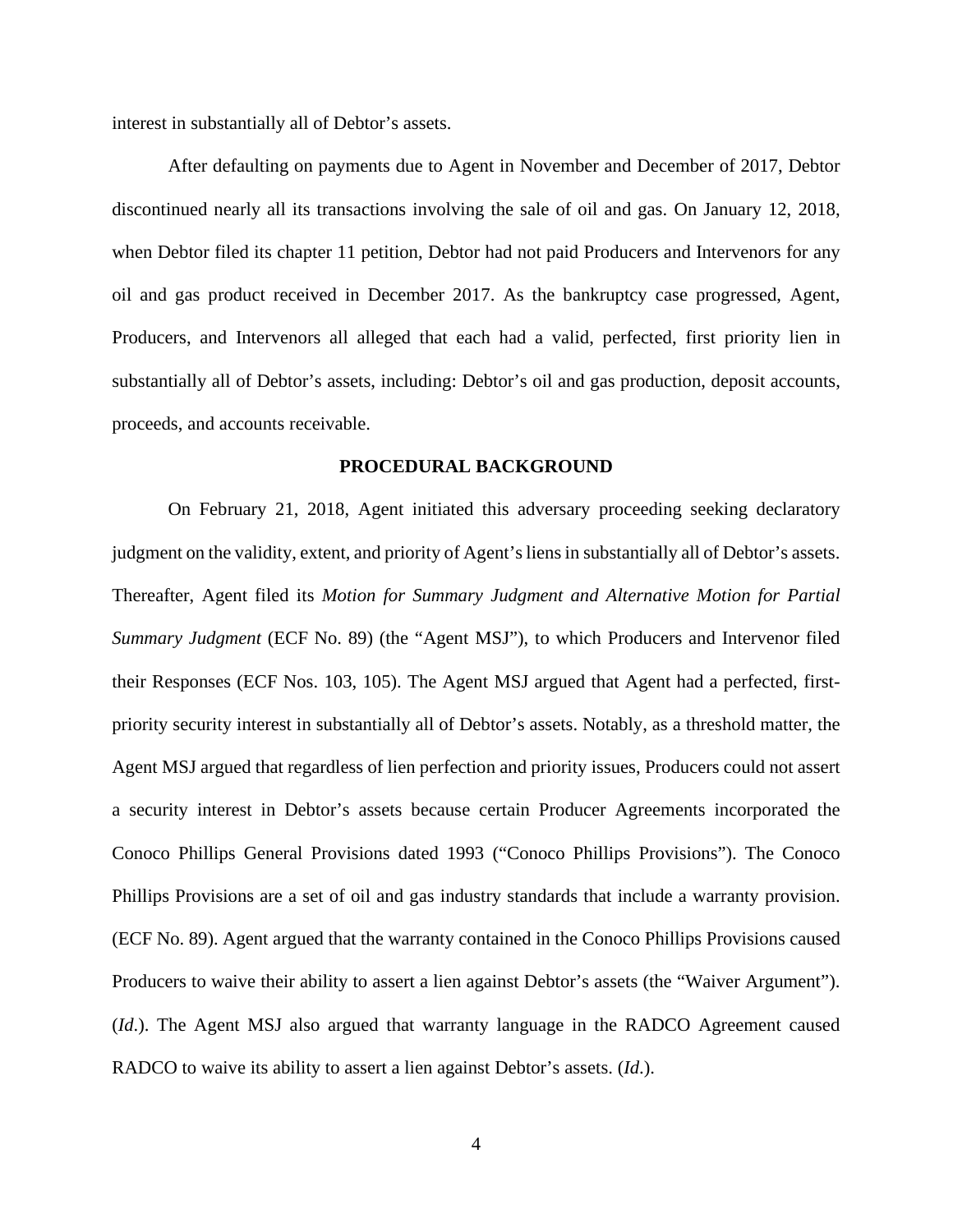The Court issued its *Memorandum Opinion Granting, in Part and Denying, in Part Agent's Motion for Summary Judgment and Alternative Motion for Partial Summary Judgment*  (ECF No. 114) ("Opinion on Agent MSJ"). The Opinion on Agent MSJ denied summary judgment as to the Waiver Argument. The Opinion on Agent MSJ also found that—to the extent to which producers of oil and gas in Oklahoma ("Oklahoma Producers") could produce evidence demonstrating extent and amount of sums owed by Debtor for pre-petition purchase of oil and gas—Oklahoma Producers had a first-priority, automatically arising statutory lien under Section 549.1 *et seq* of the Oklahoma Statutes (the "Oklahoma Lien Act").<sup>3</sup> The Opinion on Agent MSJ, however, granted summary judgment on Agent's argument that it had a first-priority security interest in Debtor's goods, inventory, accounts, and proceeds that primed any liens or security interests alleged by Producers and Intervenors that produced oil and gas in Texas ("Texas Producers"). On April 22, 2019, the Court entered its *Memorandum Opinion in Support of Certification of a Direct Appeal to the Fifth Circuit Court of Appeals* (ECF No. 135) and *Certification of Direct Appeal* (ECF No. 136) on the following questions presented:

(1) Does UCC § 9-301, which is the same in Texas and Delaware, dictate that Delaware law governs perfection and priority of liens between Texas Producers and Agent where the personal property at issue is accounts receivable, cash, cash equivalents, and inventory held by Debtor, an LLC organized under the laws of the state of Delaware?; and (2) Does UCC § 9-301, which is the same in Texas and Delaware, dictate that the law of the state where Debtor is incorporated determines perfection and priority of security interests among Agent, a secured lender, and Producers of oil and gas in Texas, regardless of the non-standard provision located at Section 9.343 of the Texas Business and Commerce Code?

(ECF Nos. 135, 136). Producers also filed a Petition for Leave for Direct Appeal From the United

States Bankruptcy Court for the Western District of Texas, San Antonio Division that the Fifth

<sup>&</sup>lt;sup>3</sup> The Opinion on Agent MSJ afforded the Oklahoma Producers the opportunity to provide evidence to support their oil and gas rights under the Oklahoma Lien Act. As of the date of this Opinion, Oklahoma Producers have not asserted any lien rights in this adversary proceeding.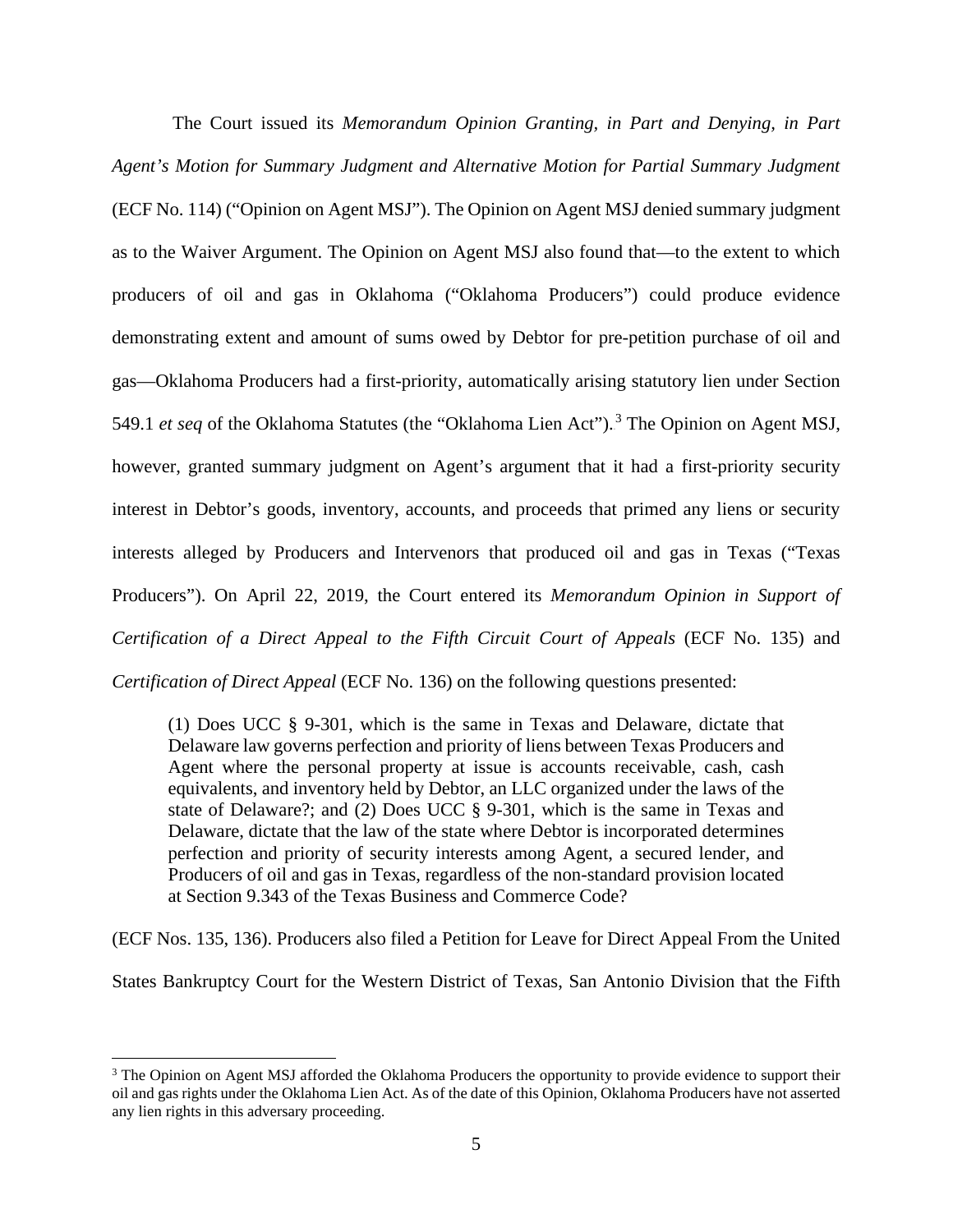Circuit Court of Appeals ("the Fifth Circuit") granted (Court of Appeals Docket No. 19-90012, Document 00515033202). As of the date of entry of this Opinion, the legal issues certified for direct appeal to the Fifth Circuit are scheduled for oral argument.

After the Fifth Circuit granted leave to appeal certain questions of law contained in the Opinion on Agent MSJ, Debtor filed its Second Amended Answer to Complaint, Statement of Position, and Cross-Claims Against Producers (ECF No. 171) ("Debtor's Second Amended Complaint"). Debtor's Second Amended Complaint included a cross-claim requesting declaratory judgment that Producers waived their rights, if any, to assert liens or security interests in the oil they sold Debtor by expressly warranting that the oil was free of liens and encumbrances. (*Id*.). The Second Amended Complaint also requested recovery of attorney's fees and costs. (*Id*.). Thereafter, Debtor filed its Partial MSJ.

#### **PARTIES' CONTENTIONS**

Debtor purchased oil from Producers pursuant to the Producer Agreements. In relevant

part, the Producer Agreements state:

**Special Provisions**: Conoco Phillips General Provisions dated 1993 and subsequent amendments dated 2009 are made a part of this contract by reference hereto. However, the terms herein shall control if there is any conflict between these terms and those in the General Provisions.

The Conoco Phillips Provisions.<sup>4</sup> contain the following provision:

**Warranty:** The Seller warrants good title to all crude oil delivered hereunder and warrants that such crude oil shall be free from all royalties, liens, encumbrances and all applicable foreign, state and local taxes.

<sup>4</sup> The Conoco Phillips General Provisions are general terms and conditions referenced in Conoco Phillips' contracts for crude oil and condensate in the United States. General Terms & Conditions for U.S. Crude Oil Contracts, http://www.conocophillips.com/about-us/how-energy-works/doing-business-with-us/general-terms-conditons-for-us-crude-oil-contracts/. The Conoco Phillips Provisions are a "standard-form industry document . . . [that] sets forth certain general rules to govern domestic oil trading." *Lion Oil Trading & Transp., Inc. v. Statoil Mktg. & Trading (US) Inc.*, 728 F. Supp. 2d 531, 532–33 (S.D.N.Y. 2010).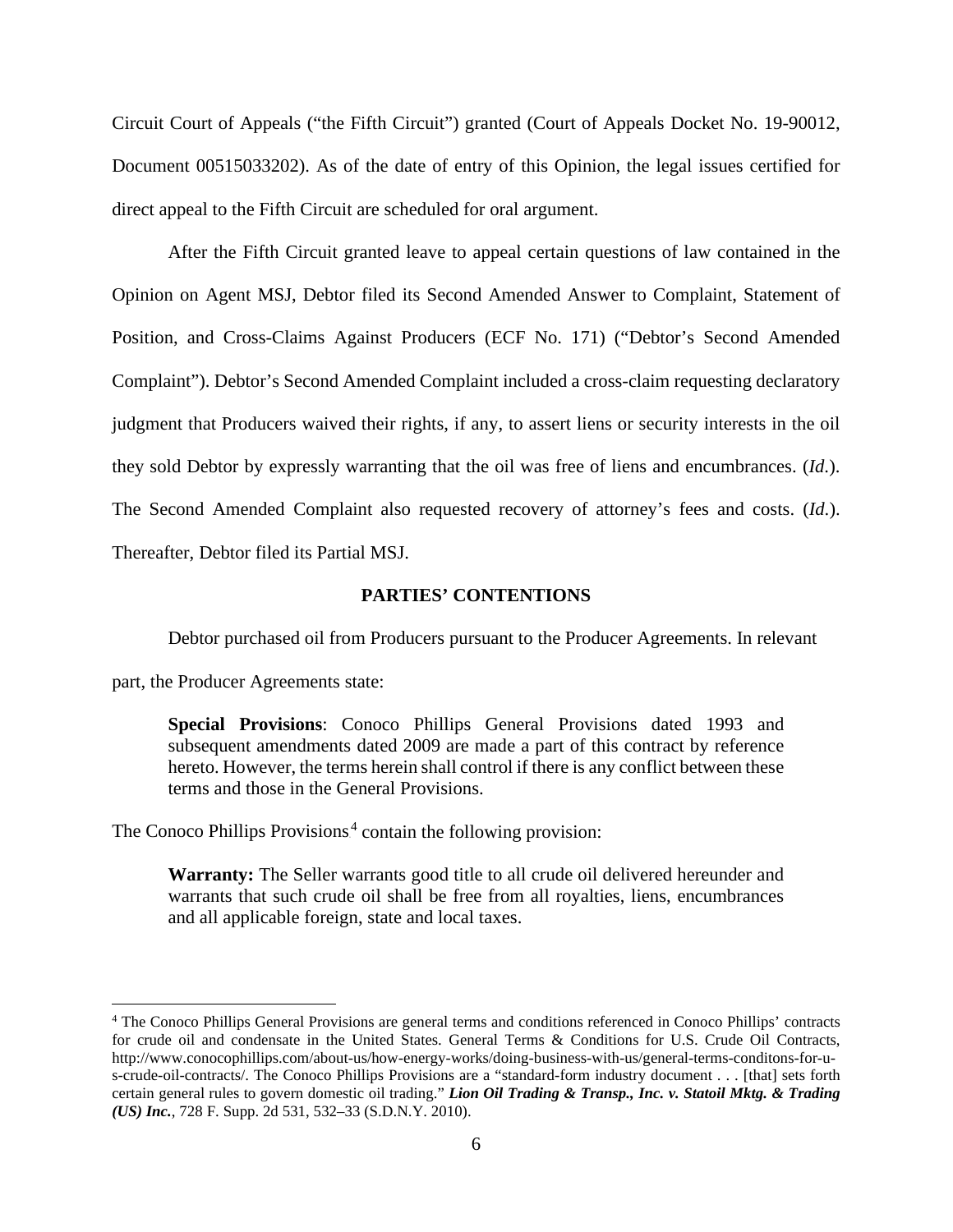(ECF No. 173, *Cross-Claimant-1*) ("Conoco Phillips Warranty"). Debtor argues that Producers cannot assert a security interest in the oil sold to Debtors because the Conoco Phillips Warranty incorporated in the Producer Agreements served as an express waiver of any liens.

Similarly, Debtor purchased oil from RADCO pursuant to the unsigned RADCO Agreement. The RADCO Agreement does not contain reference to the Conoco Phillips Provisions, but does include the following provision:

**Warranty of Title and Authority to Sell**: Seller hereby warrants and guarantees that the title to the portion of the crude oil sold and delivered hereunder which is owned by Seller is free and clear of all liens and encumbrances and warrants that as to the remaining portion of the crude oil sold and delivered hereunder Seller has the right and authority to sell and deliver said crude oil for the benefit of the true owners thereof.

(ECF No. 190, Hearing Exhibit 8) ("RADCO Warranty Provision"). Debtor argues the RADCO

Warranty Provision was a clear and unambiguous waiver by RADCO of any lien rights.

Ultimately, the Parties dispute the meaning and application of the Conoco Phillips Warranty and the RADCO Warranty Provision (collectively, the "Contract Warranties"). Debtor argues that the Contract Warranties waive Producers and Intervenors' ability to assert any purported lien rights under Section 9.343 of the Texas Business and Commerce Code ("Texas § 9.343")<sup>5</sup> and/or the Oklahoma Lien Act because the plain and unambiguous language of the Contract Warranties provide that the sale was to be "free and clear of all liens and encumbrances." As an initial matter, Debtor cites *Solar Applications Eng., Inc. v. T.A. Operating Corp.*, to support its position that statutory liens may be contractually waived under Texas law. 327 S.W.3d 104,

<sup>5</sup> Texas § 9.343 is a non-uniform amendment to Texas's version of the U.C.C. that "provides a security interest in favor of interest owners, as secured parties, to secure the obligations of the first purchaser of oil and gas production, as debtor, to pay the purchase price." Tex. Bus. & Com. Code Ann. § 9.343(a). In the Agent MSJ, Agent argued successfully that Texas § 9.343 did not apply in this case to allow Texas Producers to have a first priority lien in Debtor's oil, gas, and proceeds thereof because Debtor is organized under the laws of Delaware, and Delaware requires the filing of a financing statement to perfect a security interest in goods, inventory, account, and proceeds. *(Opinion on Agent MSJ,* ECF No. 114) (citing Del. Code Ann. tit. 6 §§ 9-301(1), 9-307(e), and 9-322(a)(1)).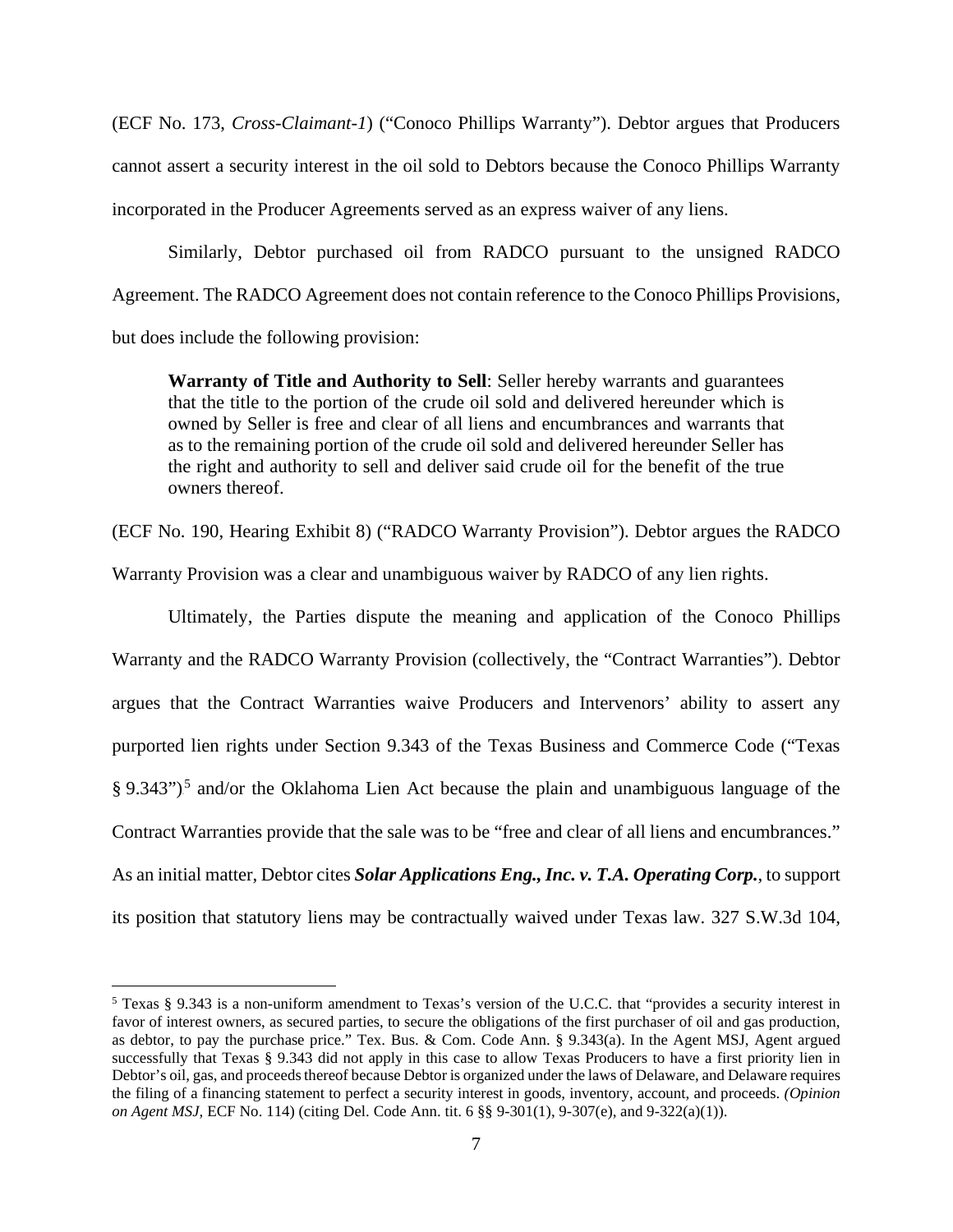112 (Tex. 2010). Debtor also cites *First Interstate Bank of Ariz. v. Interfund Corp.*, to support its argument that under Texas law, waiver is a valid defense to an action to enforce a security interest. 924 F.2d 588, 5995 (5th Cir. 1991). Finally, Debtor relies on a series of cases emanating from the *SemCrude* bankruptcy. *Arrow Oil & Gas, Inc. v. J. Aron & Co. (In re SemCrude L.P.)*, 504 B.R. 39 (Bankr. D. Del. 2013); *In re SemCrude, L.P.*, 864 F.3d 280 (3d Cir. 2017); *New Dominion, LLC v. J. Aron & Co (In re SemCrude, L.P.)*, 2018 WL 481862 (Bankr. D. Del. Jan. 17, 2018) (collectively, the "*SemCrude* Cases"). In the *SemCrude* Cases, the Delaware Bankruptcy Court and the Third Circuit evaluated whether the Conoco Phillips Warranty waived upstream producers' rights to allege a statutory lien in oil, gas, or proceeds thereof against downstream purchasers.<sup>6</sup> Debtor avers that the *SemCrude* Cases are dispositive here because the courts in those cases ruled that the Conoco Phillips Warranty created a waiver of any statutory lien rights which Producers and Intervenors may have otherwise asserted under Texas § 9.343.

In response, Producers argue that the waiver issue is moot because the Court already ruled that the Conoco Phillips Warranty and the RADCO Warranty Provision were not waivers in its Opinion on Agent MSJ. Alternatively—if the waiver issue is not moot—Producers argue the Contract Warranties do not create a waiver because the Contract Warranties are nothing more than a warranty providing that oil in the hand of the *purchaser* from Debtor (i.e., the downstream purchaser) is not subject to Producers' liens.<sup>7</sup> Further, Producers argue—assuming *arguendo* that the Conoco Phillips Warranty meant that liens securing the purchase price did not exist—only the

<sup>&</sup>lt;sup>6</sup> The same Conoco Phillips Warranty at issue in the present case was incorporated in agreements between upstream producers and debtor SemCrude.

 $\bar{7}$  Producers liken the substance of the Producer Warranty Provisions to two state law provisions that protect buyers in the ordinary course of business: (1) Texas § 9.343(e), which provides that security interests and liens created by Texas § 9.343 are "cut off by sale to a buyer from the first purchaser who is in the ordinary course of the first purchasers business under Section 9.320(a)"; and (2) Section 52-549.6 of the Oklahoma General Statutes, which provides that a purchaser in the ordinary course takes "free of any oil and gas lien otherwise applicable to the oil or gas so purchased." Tex. Bus. & Com. Code § 9.343(e); Okla. Stat. tit. 52, § 549.6. The Court does not need to address these arguments in this Opinion.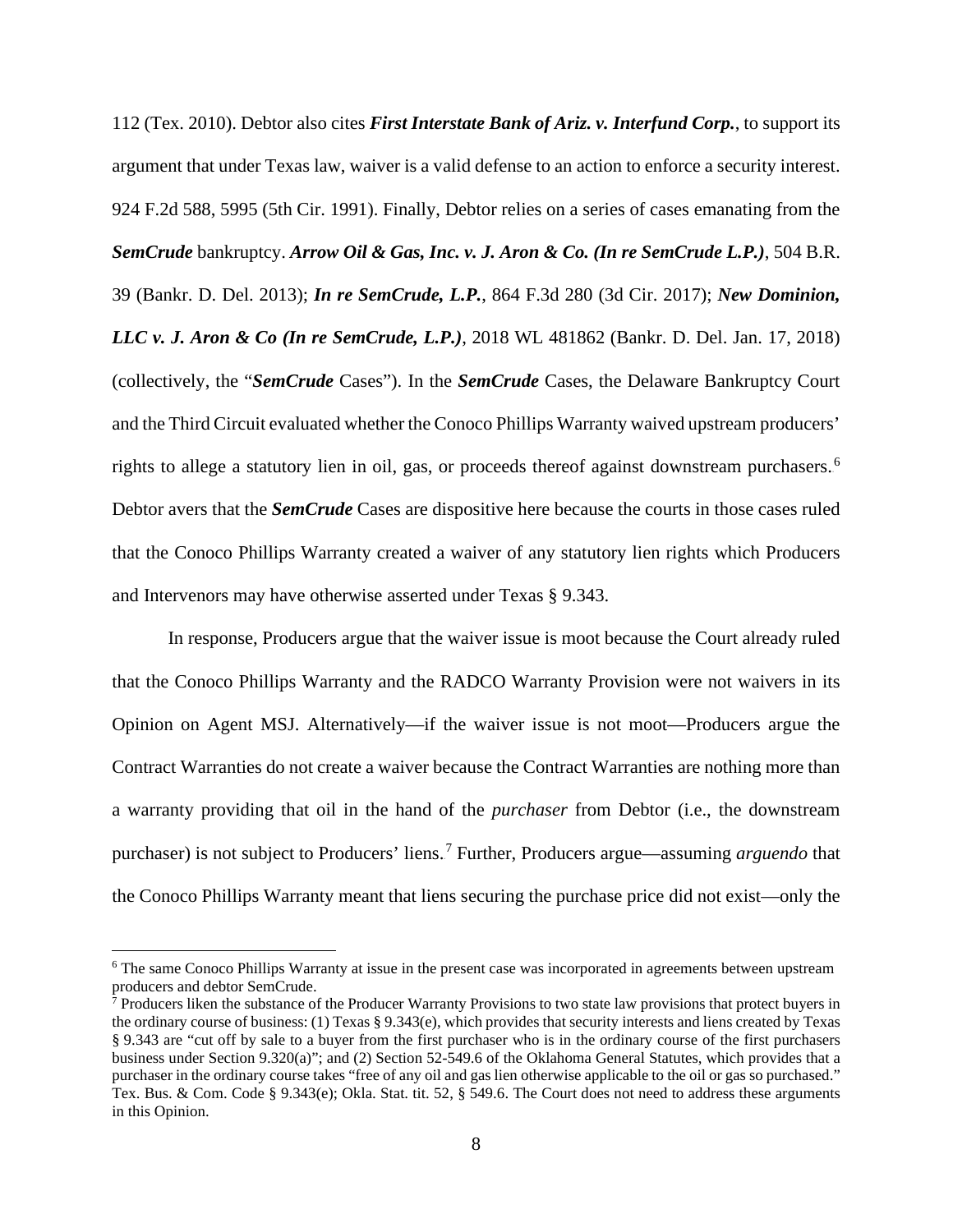purchaser from the Debtor could assert the "warranty." Even then, Producers assert that the remedy for a breach of warranty action is an action for damages, not a determination that "waiver" exists.<sup>8</sup> Finally, Producers argue that the Court cannot enter summary judgment because affidavits.<sup>9</sup> attached to Producers' Response to MSJ as evidence create fact issues as to estoppel and failure of consideration.

Intervenors' Response argues first that the Court should deny summary judgment because Debtor has failed to adduce summary judgment evidence demonstrating an executed contract between Debtor and either Intervenor. Next, Intervenors argue that Debtor's Partial MSJ fails as a matter of law because the RADCO Warranty Provision does not prove waiver as a matter of law. Finally, Intervenors argue that the Court should deny summary judgment because the issue in dispute regarding the Contract Warranties is moot because the Court already ruled that the lien rights under Texas § 9.343 were not available to Producers.

#### **LEGAL STANDARD**

Summary judgment is appropriate "if the pleadings, depositions, answers to interrogatories, and admissions on file, together with the affidavits, if any, show that there is no genuine issue as to any material fact and that the moving party is entitled to a judgment as a matter of law." Fed. R. Civ. P. 56(c); *Celotex Corp. v. Catrett*, 477 U.S. 317, 322 (1986). Bankruptcy Rule 7056 applies Rule 56(c) of the Federal Rules of Civil Procedure to adversary proceedings. If summary judgment is appropriate, the Court may resolve the case as a matter of law. *Celotex Corp.*, 477 U.S. at 323; *Blackwell v. Barton*, 34 F.3d 298, 301 (5th Cir. 1994). The Fifth Circuit has stated

<sup>8</sup> Producers further argue that Debtor cannot bring a cause of action for damages here because Debtor was paid by its customers for the oil, and no claims have been asserted against Debtor's customers. Because the question of law addressed in Debtor's Partial MSJ is whether the Contract Warranties resulted in Producers and RADCO waiving their purported statutory lien rights, the Court will not discuss whether Debtor has a colorable cause of action for damages under the Producer Agreements.

<sup>9</sup> The affidavits state that Producers sold oil and gas to Debtor without knowledge of Debtor's financial condition, the actions of Agent, and with the expectation of repayment. (ECF No. 182).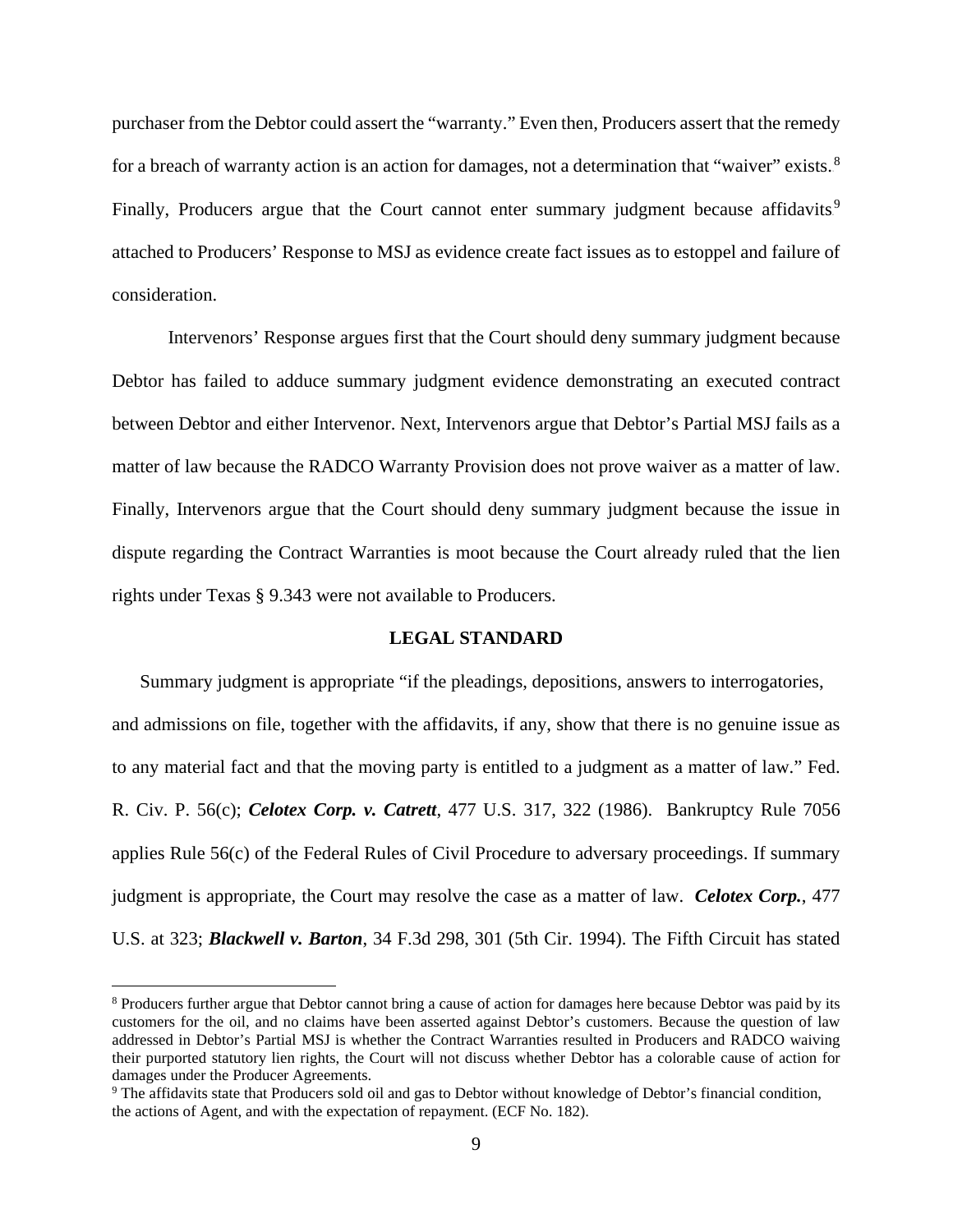"[t]he standard of review is not merely whether there is a sufficient factual dispute to permit the case to go forward, but whether a rational trier of fact could find for the non-moving party based upon evidence before the court." *James v. Sadler*, 909 F.2d 834, 837 (5th Cir. 1990) (citing *Matsushita Elec. Indus. Co. v. Zenith Radio Corp.*, 475 U.S. 574, 586 (1986)).

To the extent that the non-moving party asserts the existence of factual disputes, the evidence offered by the non-moving party to support those factual contentions must be of sufficient quality so that a rational fact finder might, at trial, find in favor of the non-moving party. *Anderson v. Liberty Lobby, Inc.*, 477 U.S. 242, 249–50 (1986) ("[a]dverse party's response . . . must set forth specific facts showing that there is a genuine issue for trial."). If the record "taken as a whole, could not lead a rational trier of fact to find for the non-moving party, then there is no genuine issue for trial." *LeMaire v. Louisiana*, 480 F.3d 383, 390 (5th Cir. 2007).

In determining whether a genuine issue of material fact exists, the nonmoving party must respond to a proper motion for summary judgment with specific facts demonstrating that such genuine issue exists. The Court must view all evidence in the light most favorable to the nonmoving party. *Crawford v. Formosa Plastics Corp. La.*, 234 F.3d 899, 902 (5th Cir. 2000). If summary judgment is appropriate, the Court may resolve the case as a matter of law. *Celotex Corp.*, 477 U.S. at 323.

#### **ANALYSIS**

## **I. The Court Did Not Resolve the Issue of Waiver in its Memorandum Opinion**

In its Partial MSJ, Debtor acknowledges that Agent's MSJ raised the legal issue of whether the Contract Warranties caused Producers and Intervenors to waive their rights to assert a lien under Texas § 9.343 or any other statute. Debtor alleges, however, that the Court found in its Opinion on Agent MSJ that Agent lacked standing to rely on the warranty of title language in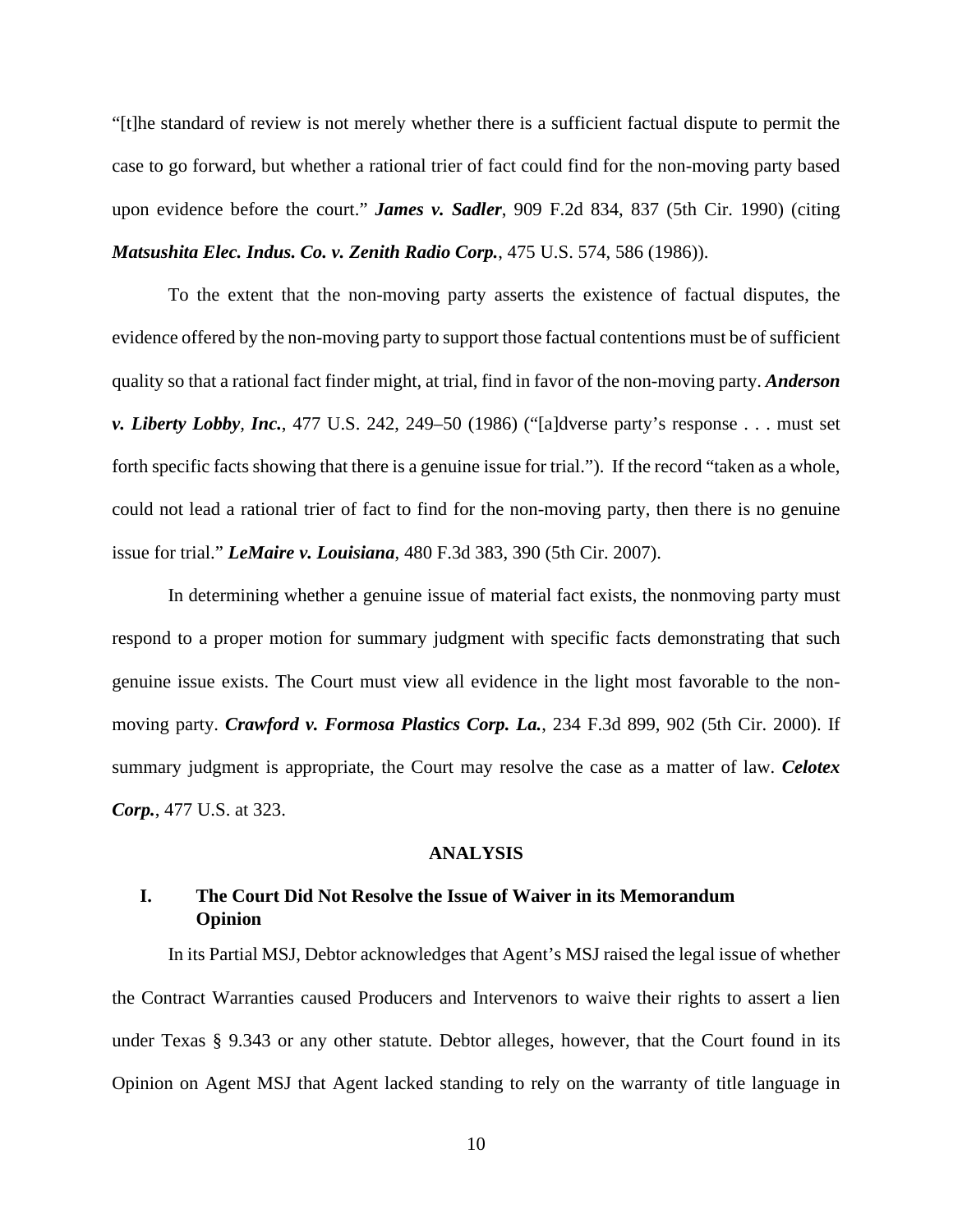Producers' Agreements and the RADCO Agreement because Agent was not a purchaser of oil. In response, Producers argue that summary judgment is improper because the Court already ruled in its Opinion on Agent's SJ that the Conoco Phillips Warranty did not result in a waiver of lien rights. Intervenors argue that the Court should deny the MSJ because the Court has already resolved the dispute at issue on one legal theory—that lien rights under Texas § 9.343 are unavailable to Producers and Intervenors because Debtor was incorporated in Delaware.

The Court's Opinion on Agent MSJ analyzed whether it was proper for *Agent*–not Debtor– to assert that the Conoco Phillips Warranty in the Producer Agreements caused Producers to waive their rights to assert a lien in oil and gas and proceeds thereof under Texas § 9.343. The Court denied Agent's MSJ on the issue of waiver because its legal argument relied on the *SemCrude*  Cases, which were inapposite because they addressed rights among purchasers of oil and gas.

After the Court ruled on Agent's MSJ, Debtor filed its Second Amended Answer, which includes a cross-claim seeking declaratory judgment that "Producers waived their rights, if any, to assert liens in the Debtor's property, by operation of the express warranties contained in their agreements with Debtor." (ECF No 171, ¶ 60). In addition, Debtor, Producers, and Intervenors have stipulated that the Court must resolve whether the Conoco Phillips Warranty and/or Intervenor Warranty Language caused a waiver of liens under Texas § 9.343 or the Oklahoma Lien Act (ECF No. 167). Now, Debtor's MSJ seeks resolution of a dispute over the meaning of the Warranty Language in the Producer and RADCO Agreements of which Debtor is a party.

#### **II. The Contract Warranties Do Not Create A Waiver**

Debtor argues the Conoco Phillips Warranty incorporated in the Producer Agreements and the Warranty Language in the RADCO Agreement serve as clear and unambiguous language that Producers and RADCO waived any statutory lien rights under Texas § 9.343. In support, Debtor cites the *SemCrude* Cases. The *SemCrude* Cases involved facts similar to those here. Like the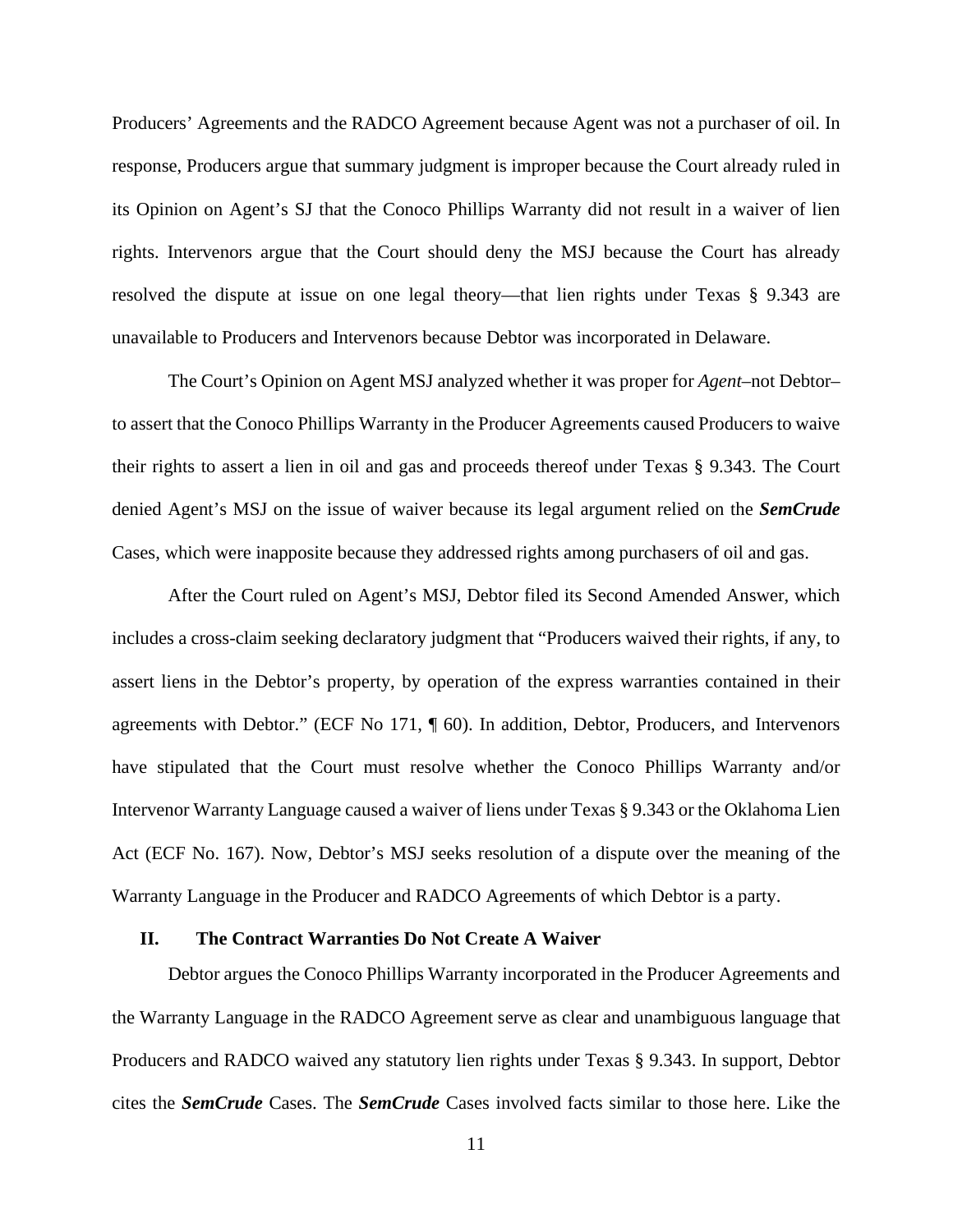Debtor in this case, SemCrude was a midstream provider of oil and gas that purchased oil from upstream producers and sold oil to downstream purchasers. *J. Aron*, 504 B.R. at 40. When SemCrude filed for bankruptcy, a number of upstream producers had not been paid for the oil provided to debtor. *Id*. Pre-petition, debtor sold oil to downstream purchasers and was either compensated for the oil, or had a corresponding account receivable that was outstanding. *Id*. Upstream producers sought compensation for the unpaid oil provided to SemCrude (that was, in turn, sold to downstream purchasers) by filing lawsuits to establish state law lien rights against downstream purchasers. *Id*. at 47. Downstream purchasers intervened in those lawsuits, seeking a determination that the oil and gas purchased from debtors was free and clear of any liens or other rights of upstream producers that originally sold product to the debtors. *Id*. at 48.

In *J. Aron & Co. v. SemCrude, L.P. (In re SemCrude, L.P)* ("the *J. Aron* Case"), downstream purchasers alleged, in part, that any oil and gas purchased from SemCrude was purchased free and clear of all security interests held by upstream producers because downstream purchasers were buyers for value under U.C.C. § 9-317.<sup>10</sup> *Id*. at 52–53. Alternatively, downstream purchasers argued that upstream producers waived any security interest pursuant to U.C.C. § 9- 315 because upstream producers' contracts with debtor incorporated the Conoco Phillips Warranty. *Id*. at 53.

When evaluating whether downstream purchasers were buyers for value under U.C.C. § 9- $317<sup>11</sup>$  the Delaware Bankruptcy Court in the *J. Aron* Case considered whether downstream purchasers had actual knowledge of upstream producers' security interests. *Id***.** at 55–59. The court

<sup>&</sup>lt;sup>10</sup> Downstream purchasers also argued that they were buyers in the ordinary course of business under U.C.C. § 9-320. *Id.* at 53. The *J. Aron* court granted summary judgment, finding that downstream purchasers were buyers in the ordinary course. *Id*. at 68.<br><sup>11</sup> Under § 9-317 of the U.C.C., a buyer takes free and clear of any security interest "if the buyer gives value and

receives delivery of the collateral without knowledge of the security interest or agricultural lien before it is perfected." Del. Code Ann. tit 6 § 9-317.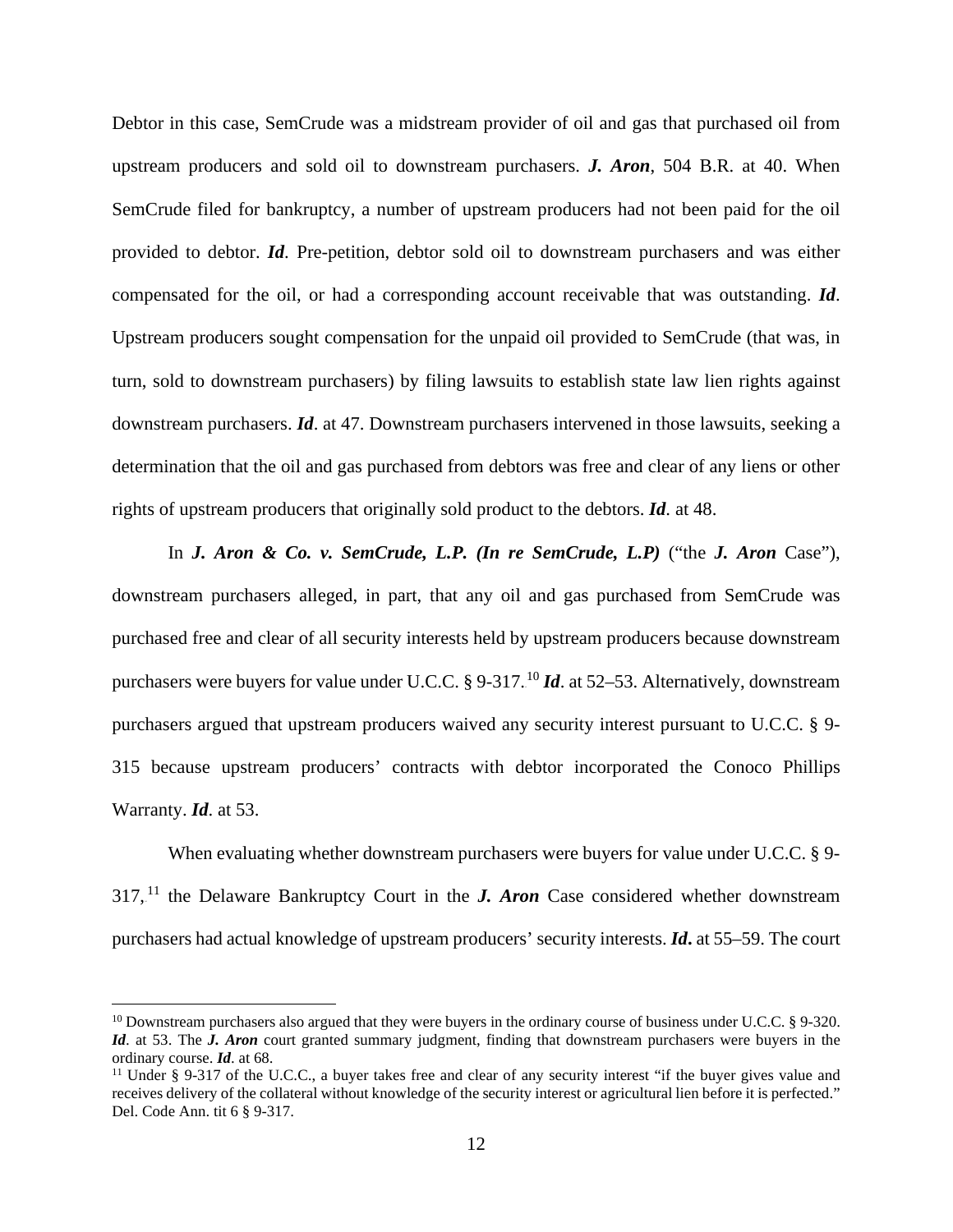found that "case law supports the proposition that an express 'free and clear' warranty [like the Conoco Phillips Warranty] precludes a finding of actual knowledge of a security interest" when evaluating the applicability of a buyer for value defense under U.C.C. § 9-317. *Id*. at 59 (citing *CIT Group Comm. Servs., Inc. v. Constellation Energy Commodities Grp.*, No. 12–16–ART, 2012 WL 4603049, at \*9 (E.D. Ky. Sept. 30, 2012)). Because the agreements between upstream producers and midstream provider/debtor SemCrude incorporated the Conoco Phillips Warranty providing that oil and gas was sold free and clear of liens, upstream producers could not establish that downstream purchasers had actual knowledge of Upstream Producers' security interests. 504 B.R. at 60–61. As such, the court granted summary judgment and found that downstream purchasers were buyers for value under U.C.C. § 9-317. *Id*. The court did not reach the merits on whether the Conoco Phillips Warranty or any other express contractual warranty language in contracts between any of the parties resulted in a waiver of a security interest under U.C.C. § 9- 315. *Id*. at 68, n. 89. The Third Circuit affirmed the Delaware Bankruptcy Court's ruling in the *J. Aron* Case. *In re SemCrude*, 864 F.3d 280 (3d Cir. 2017).

Subsequent to the *J. Aron* Case, New Dominion, LLC ("ND"), another upstream producer, filed suit against downstream purchaser J. Aron, alleging that the Oklahoma Oil & Gas Lien Act.<sup>12</sup> permitted it to foreclose on a statutory lien against J. Aron for oil and gas purchased from midstream provider/debtor SemCrude. *New Dominion, LLC v. J. Aron & Co. (In re SemCrude, L.P.)*, Case No. 08-11525 (BLS), 2018 WL 481862, at \*1 (Bankr. D. Del. Jan. 17, 2018). Each of ND's producer contracts with SemCrude expressly incorporated the Conoco Phillips Warranty. *Id*. The ND court held that "any right ND may have had to assert a lien in its oil was waived when the

<sup>&</sup>lt;sup>12</sup> The Oklahoma Lien Act, which applies to Oklahoma Producers in this case, repealed the Oklahoma Oil & Gas Lien Act of 1988 that was discussed in the *SemCrude* Cases. *See Gaskins v. Texon, LP*, 32 P.3d 985, 987–90 (Okla. Civ. App. 2013) (stating that the Oklahoma Legislature repealed the existing Lien Act of 1988 and enacted the Oklahoma Lien Act in 2010 "in response to the [*SemCrude*] litigation").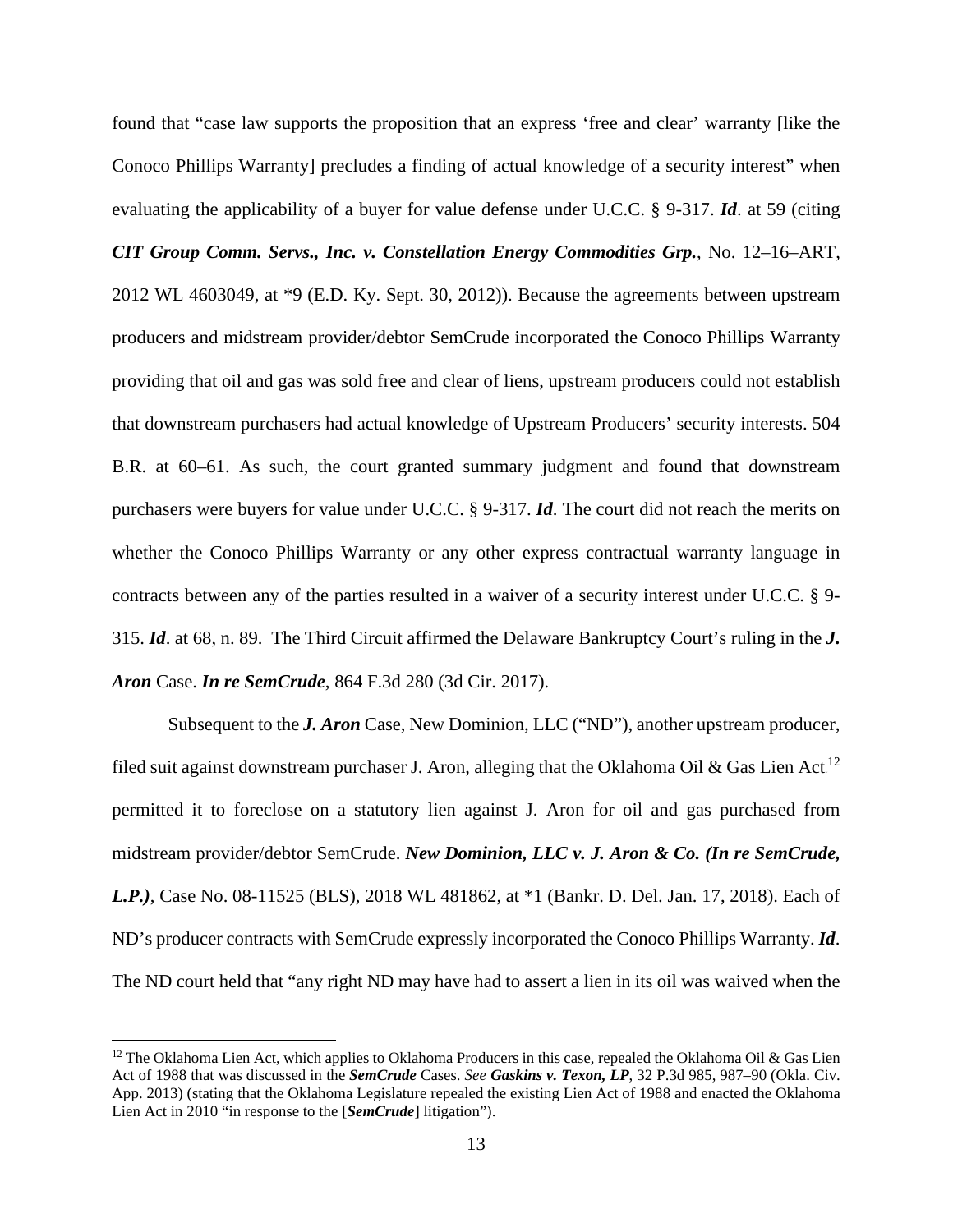oil was sold under the express warranty embodied in the Conoco General Provisions." *Id*. at \*4. In support, the Delaware Bankruptcy Court quoted dicta from a footnote in its opinion in the *J. Aron* Case stating, "any producers who sold oil under an express warranty that the oil was free and clear of all liens and encumbrances effectively waived any statutory interest in the oil sold." *Id.* (quoting *J. Aron*, 504 B.R. at 60 n. 66 (Bankr. D. Del. 2013)).

Here, Debtor's legal argument relies squarely on the Delaware Bankruptcy Court and Third Circuit's opinions in the *SemCrude* Cases, which are persuasive, non-binding authority. The Court acknowledges that the *SemCrude* Cases are the only cases construing: (1) the parameters of the Conoco Phillips Warranty, and (2) whether the Conoco Phillips Warranty effectively serves as a waiver of any lien, encumbrance, or security interest that could otherwise be brought by a producer of oil and gas against a midstream provider and/or a downstream purchaser. *See J. Aron & Co. v. SemCrude, L.P. (In re SemCrude)*, 504 B.R. 39 (Bankr. D. Del. 2013); *In re SemCrude*, 864 F.3d 280 (3d Cir. 2017); *New Dominion, LLC v. J. Aron & Co. (In re SemCrude, L.P.)*, Case No. 08- 11525 (BLS), 2018 WL 481862 (Bankr. D. Del. Jan. 17, 2018). This Court, however, declines to follow the reasoning provided in the *SemCrude* Cases.

Again, the Court reiterates its prior finding in its Opinion on Agent's MSJ—the *SemCrude*  Cases deal with an upstream producer's ability to assert statutory liens against downstream purchasers. (ECF No. 114). In *J. Aron*, the Delaware Bankruptcy Court explicitly stated that because it found that downstream purchasers were buyers in the ordinary course and buyers for value, it "[did] not reach the merits on [d]ownstream [p]urchasers' U.C.C. defenses under . . . § 9- 315 for waiver." *Id*. at 68 n. 89. In affirming *J. Aron*, the Third Circuit did not rule on whether the Conoco Phillips Warranty caused upstream producers to waive statutory lien rights. *In re SemCrude*, 864 F.3d 280 (3d Cir. 2017). The Third Circuit expressed in dicta that "the industry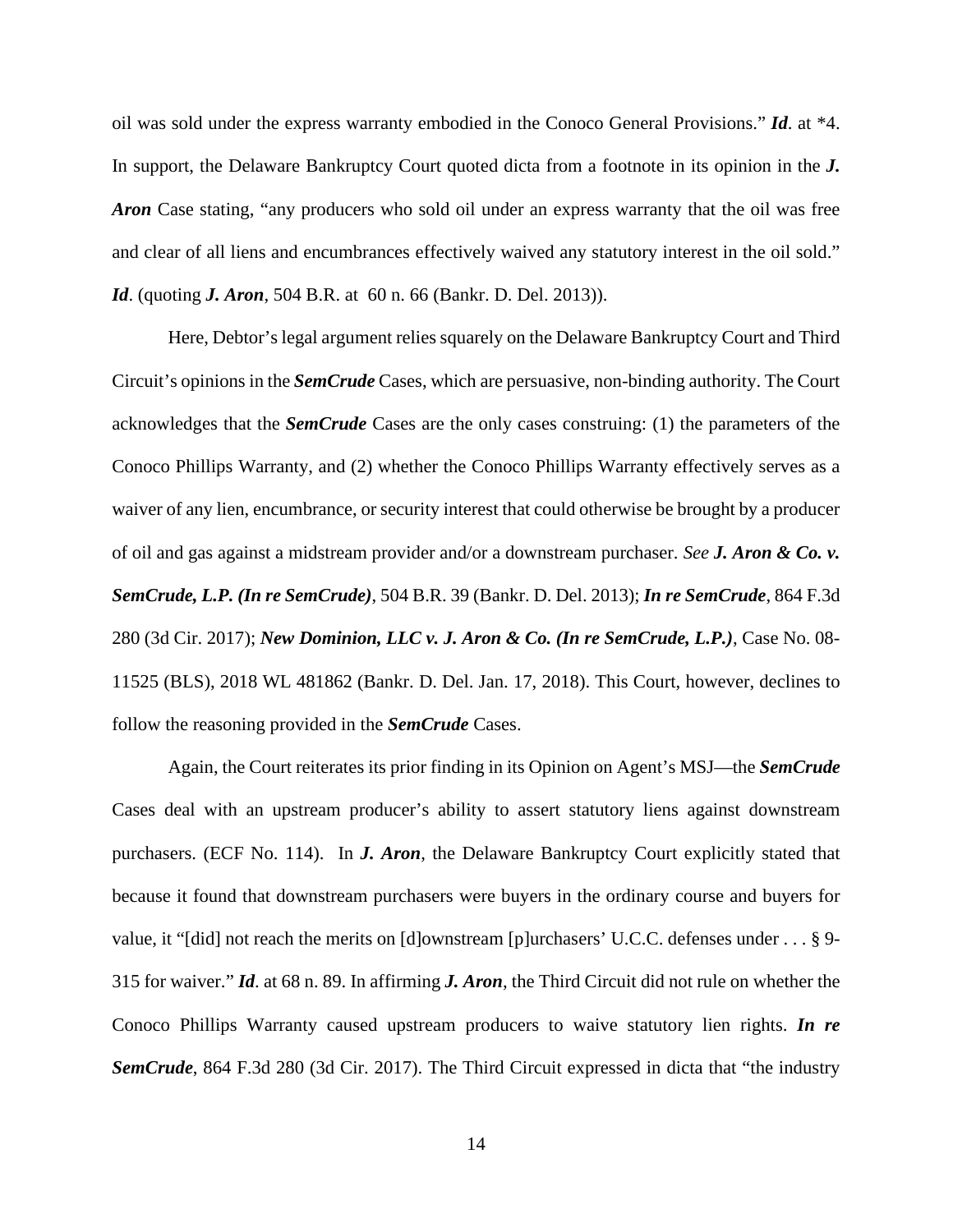. . . uses the [Conoco Phillips Provisions] that oil is sold free and clear of any liens because it is a hard-to-trace, liquid asset that flows throughout the country," and "no midstream or downstream oil purchaser would buy oil from Producers if they sought to encumber oil as it flowed through interstate commerce and changed hands." *SemCrude*, 864 F.3d at 300. The *New Dominion* court adopted this dicta as its reasoning to support its holding that ND, an upstream producer, waived any right to assert a lien in its oil against downstream purchasers after selling the oil under the express warranty embodied in the Conoco Phillips General Provisions. 2018 WL 481862, at \*4.

The Parties' disputes over the meaning and application of the Conoco Phillips Warranty and RADCO Warranty Provision is a contract dispute. In contract interpretation disputes, the Court must "first look to the plain language of the contract to determine whether it is ambiguous." *Horn v. State Farm Lloyds*, 703 F.3d 735, 738 (5th Cir. 2012) (citing *Empire Fire & Marine Ins. Co. v. Brantley Trucking, Inc.*, 220 F.3d 679, 681 (5th Cir. 2000) (applying Texas law). "In Texas, whether a contract is ambiguous is a question of law." *Id*. (citing *Addicks Servs., Inc. v. GGP-Bridgeland, LP*, 596 F.3d 286, 294 (5th Cir. 2010)). A contract is ambiguous if "its plain language is amenable to more than one reasonable interpretation." *Id*. (citation omitted). If a contract is unambiguous, the Court must apply its plain meaning and enforce it as written. *Id*. (citing *Texas v. Am. Tobacco Co.*, 463 F.3d 399, 407 (5th Cir. 2006).

The Court finds the Conoco Phillips Warranty and the RADCO Warranty provisions are unambiguous. "When a contract is unambiguous, [the] court will generally not look beyond the four corners of the document." *United States v. Long*, 722 F.3d 257, 263 (5th Cir. 2013). Therefore, the Court is obligated to enforce the plain language of the Conoco Phillips Warranty and the RADCO Warranty. Debtor urges the Court to adopt the Delaware Bankruptcy Court's reasoning that "any right that [an upstream provider] may have had to assert a lien in its oil was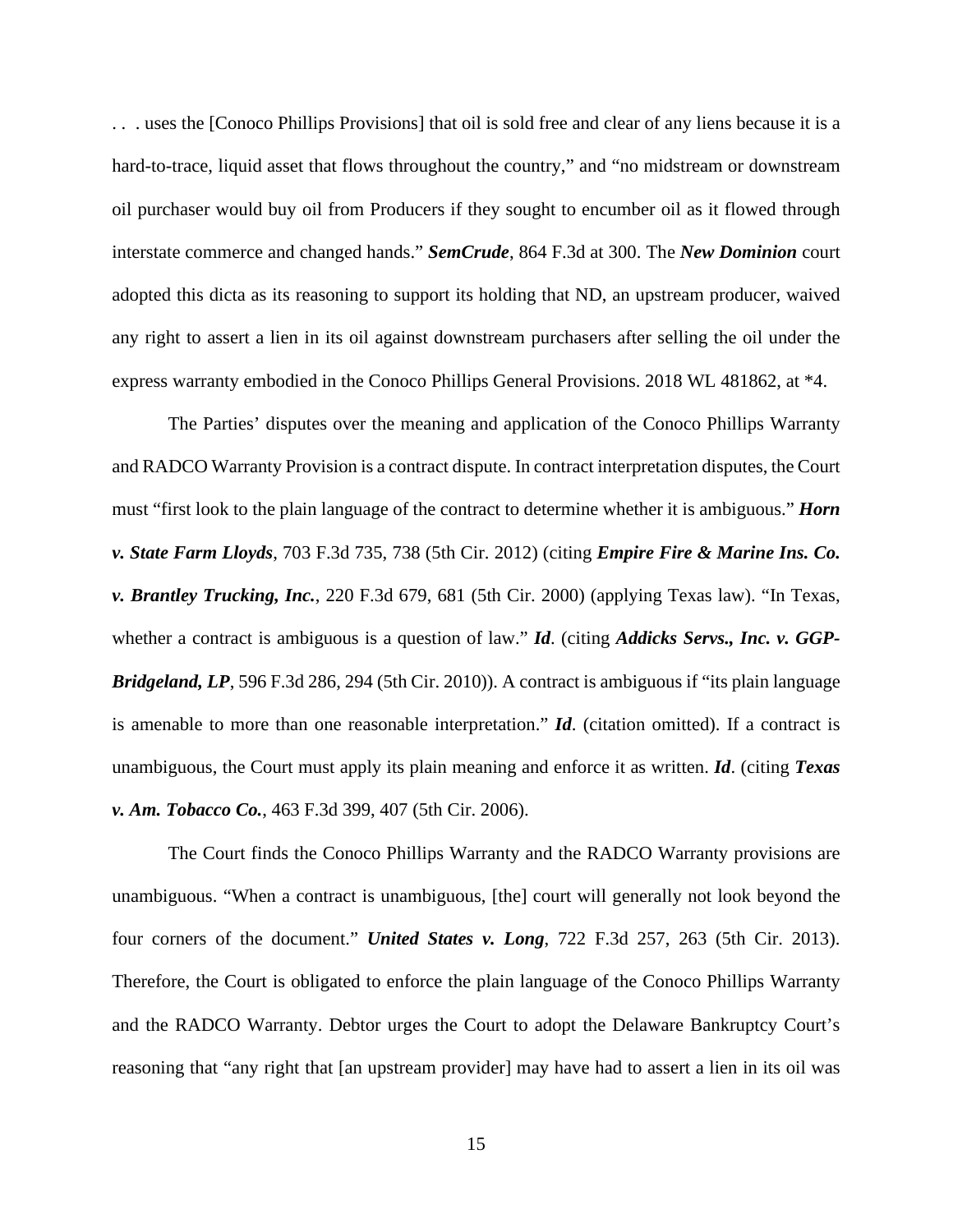waived when the oil was sold [to midstream provider] under the [Conoco Phillips Warranty]" because reviving and asserting a lien against a downstream purchaser is "wholly impractical in the context of the energy market." *New Dominion*, 2018 WL 481862, at \*4. The Court declines to allow considerations of practicality in the oil and gas market to guide its interpretation of the plain language of the Conoco Phillips Warranty and RADCO Warranty Provision. Additionally, it is not within the Court's province to consider the contracting parties' intentions when they entered into the Producer Agreements and RADCO Agreement.

#### **A. Warranty Language in RADCO Agreement**

The RADCO Agreement includes a section titled "Warranty of Title and Authority to Sell." That section provides: "Seller hereby warrants and guarantees that the title to the portion of the crude oil sold and delivered hereunder which is owned by Seller is free and clear of all liens and encumbrances . . . ." (ECF No. 172). Debtor asserts that this language is "plain and unambiguous that the sale [of oil and gas to Debtors] was to be free and clear." (*Id.*). While the Court agrees with Debtor that the language of the RADCO Agreement is unambiguous, the Court finds that the plain language of the RADCO Agreement provides that the RADCO Warranty Language is a warranty of title, *not* a waiver of lien rights against Debtor or subsequent purchasers. Terms are assigned their "ordinary and generally accepted meaning unless the contract directs otherwise." *Northfield Ins. Co. v. Herrera*, 751 F. App'x 512, 515 (5th Cir. 2018) (citing *Great Am. Ins. Co. v. Primo*, 512 S.W .3d 890. 893 (Tex. 2017). Debtor has not provided binding case law or evidence.<sup>13</sup> supporting its argument that the warranty in the RADCO Agreement should, despite the plain language of the contract, be applied or construed as a waiver. As such, the Court denies

<sup>&</sup>lt;sup>13</sup> Even if there was evidence to support the Debtor's contention that the warranty section of the RADCO Agreement should be construed as a waiver, that evidence might be of limited value because "Courts interpreting unambiguous contracts are confined to the four corners of the document, and cannot look to extrinsic evidence to create an ambiguity." *Am. Tobacco Co.*, 463 F.3d at 407.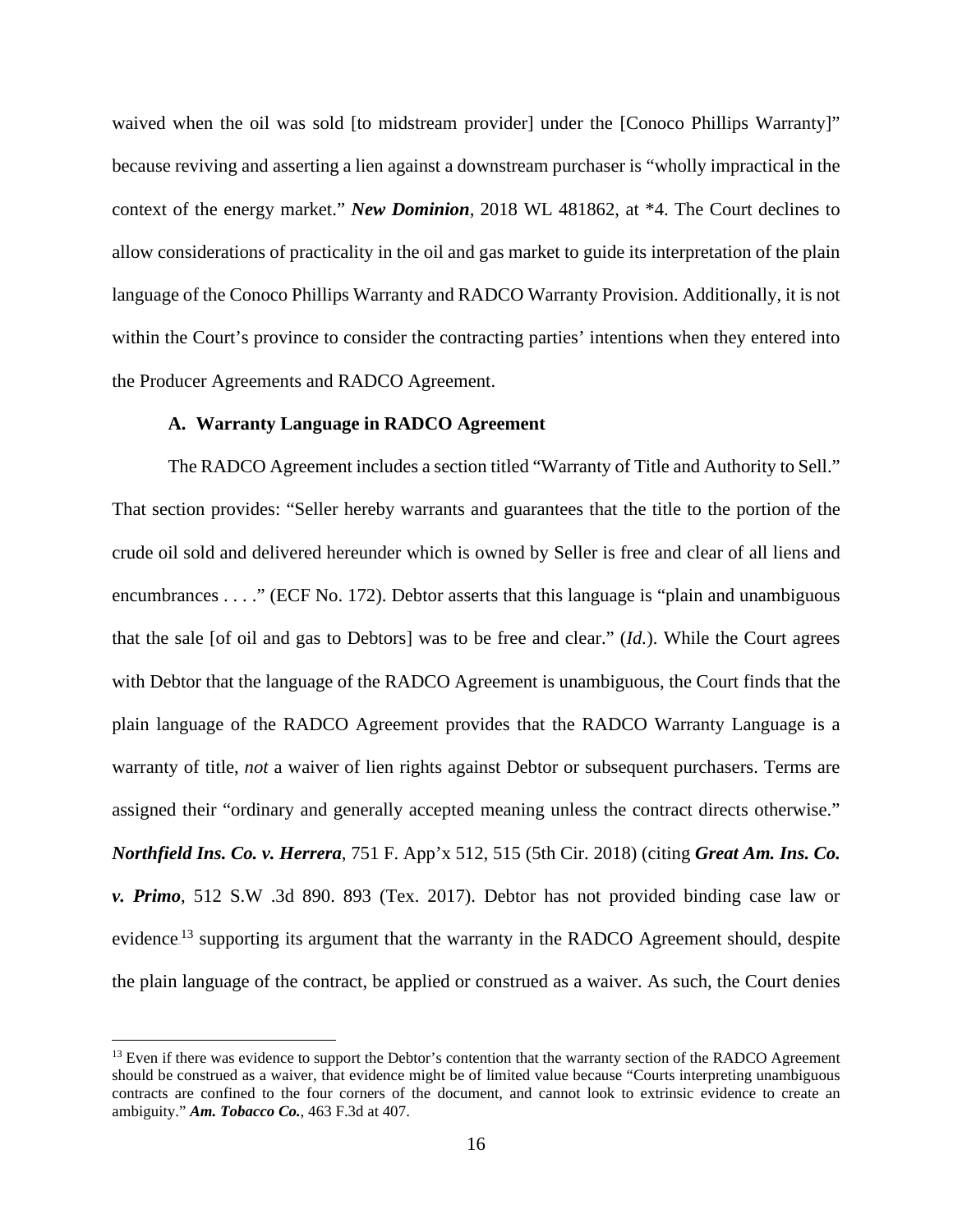Debtor's request for summary judgment that the RADCO Agreement waived RADCO's ability to assert a lien under Texas § 9.343.

#### **B. Conoco Phillips Provisions in Producer Agreements**

The Conoco Phillips Provisions incorporated into the Producer Agreements include a section titled "Warranty" which states: "the Seller warrants good title to all crude oil delivered hereunder and warrants that such crude oil shall be free from all royalties, liens, encumbrances and all applicable foreign, federal, state and local taxes. . . ." (ECF No. 173, *Cross-Claimant-1*). The section of the Producer Agreements at issue is titled "Warranty," and the plain language of the warranty provision states that seller "*warrants* good title . . . [that] shall be free from all royalties, liens, and encumbrances . . . ." (*Id.*) (emphasis added). The Court finds that the Conoco Phillips Provision at issue is unambiguously defined and described as a warranty—not a waiver—and must be enforced as such. The Court will not morph a warranty into a waiver in contravention of the plain language of the contract.

Moreover, the Court notes that in the Conoco Phillips Provisions incorporated in the Producer Agreements, there are two separate sections for warranties and waivers.<sup>14</sup> (ECF No. 173, *Cross-Claimant-1*). In contract disputes, Texas law requires the Court to "examine the *entire writing* in an effort to harmonize and give effect to *all the provisions* of the contract so that none will be rendered meaningless." *Weaver v. Metro. Life Ins. Co.*, 939 F.3d 618, 626 (5th Cir. 2019) (citing *Coker v. Coker*, 650 S.W .2d 391, 393 (Tex. 1983) (emphasis in original)). If the Court interprets the "warranty" section of the Conoco Phillips Provisions as describing *waiver* provisions, it would effectively be rendering the distinct "waiver" section meaningless. The Court

<sup>&</sup>lt;sup>14</sup> The "Waiver" section provides: "no waiver by either party regarding the performance of the other party under any of the provisions of this Agreement shall be construed as a waiver of any subsequent performance under the same or any other provision." (*Id*.).